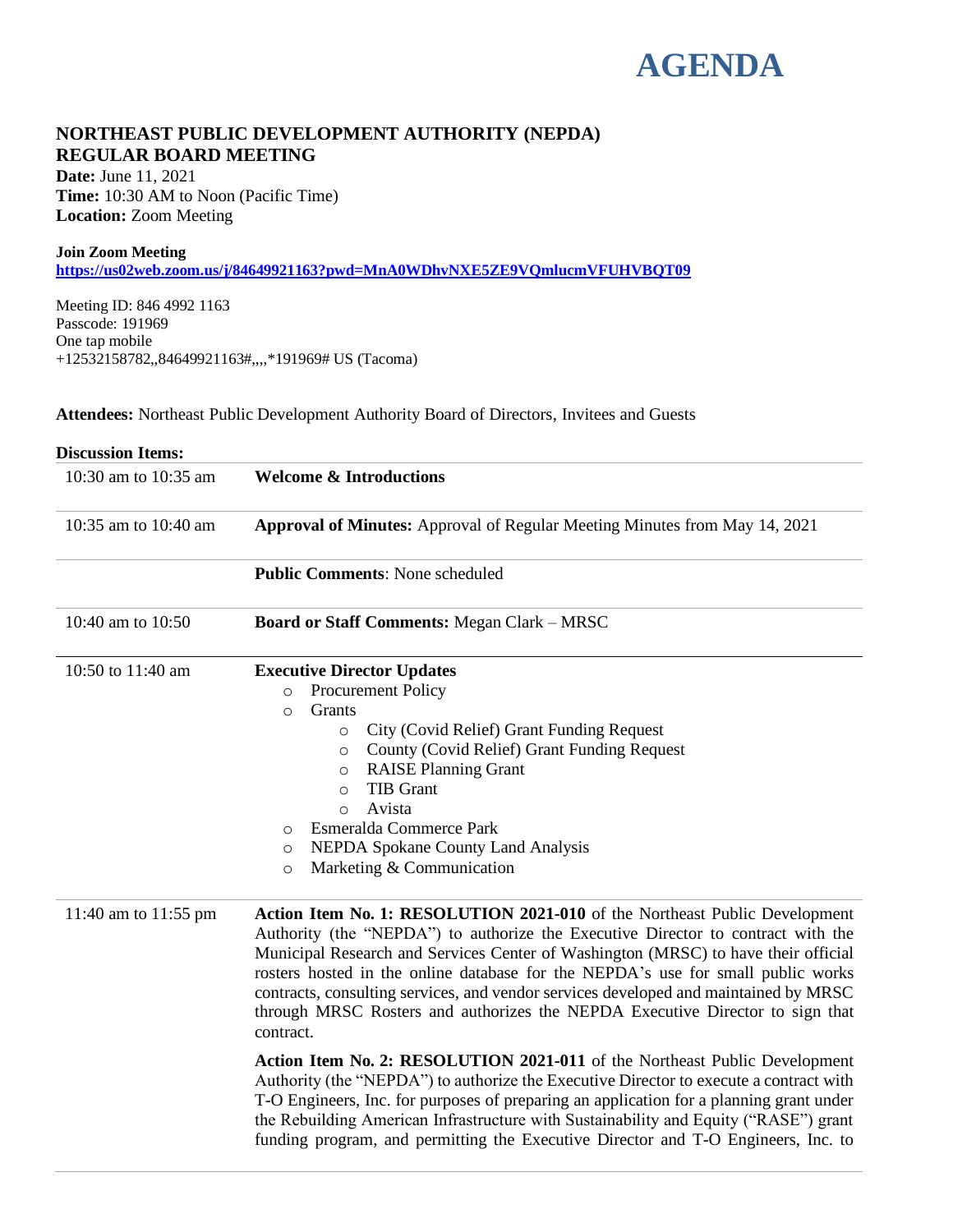

submit the RAISE grant application to the United States Department of Transportation for consideration.

**Action Item No. 3: RESOLUTION 2021-012** of the Northeast Public Development Authority (the "NEPDA") to authorize the Executive Director to prepare and issue to select qualified companies an informal request for proposal for ongoing marketing services supporting the NEPDA and the Hillyard Merchants' Association.

11:55 am to 12:00 pm **Notable items, Around the Room, Closing**

**NEXT MEETING**: July 9, 2021, 10:30 AM to Noon, at the Northeast Community Center, 4001 N Cook Street, Spokane, WA 99207 (south conference room, lower level).

#### **DISCLOSURES**

**AMERICANS WITH DISABILITIES ACT (ADA) INFORMATION:** The City of Spokane is committed to providing equal access to its facilities, programs and services for persons with disabilities. Individuals requesting reasonable accommodations or further information may call, write, or email Human Resources at 509.625.6363, 808 W. Spokane Falls Blvd, Spokane, WA, 99201; or. Persons who are deaf or hard of hearing may contact Human Resources through the Washington Relay Service at 7-1-1. Please contact us forty-eight (48) hours before the meeting date.

**EXECUTIVE SESSION**: An Executive Session may be called during the meeting. The purpose must be announced and is limited by RCW 42.30.110. Examples include: (1) to discuss with legal counsel litigation, potential litigation and/or legal risks  $(RCW 42.30.110(1)(i))$ ; (2) to consider the acquisition of real estate by lease or purchase when public knowledge regarding such consideration would cause a likelihood of increased price (RCW 42.30.110(1)(b)); and (3) to consider the minimum price at which real estate will be offered for sale or lease when public knowledge regarding such consideration would cause a likelihood of decreased price (final action selling or leasing public property shall be taken in a meeting open to the public)(RCW 42.30.110(1)(c)).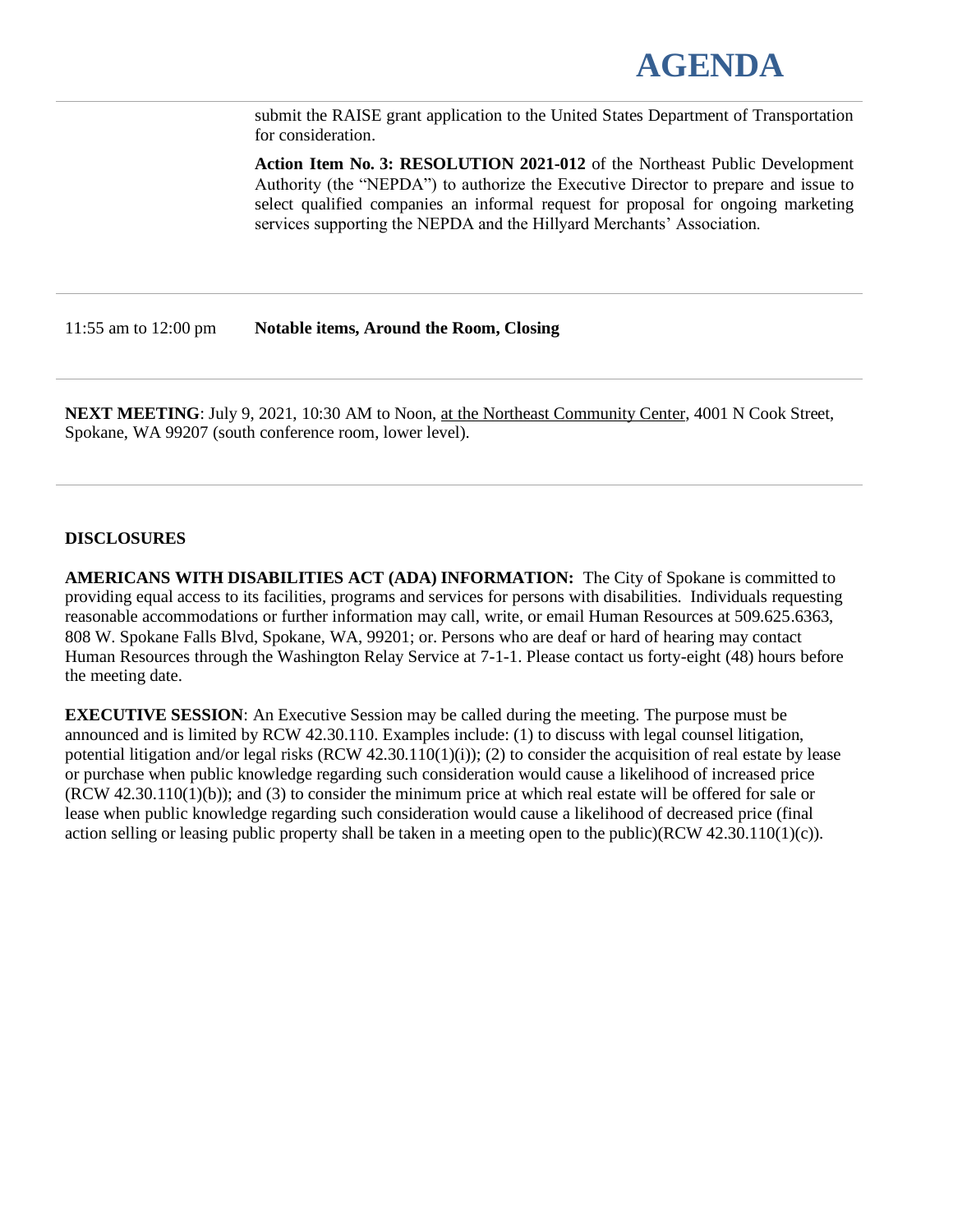# **NORTHEAST PUBLIC DEVELOPMENT AUTHORITY**

### **Date: May 14, 2021 Meeting Time:** 10:30 AM **Location:** Board Members and Public attendance via Zoom.

#### **Welcome and Introductions**

Board Chair Kerns called the meeting to order at 10:40 AM. He noted that a quorum was present.

\_\_\_\_\_\_\_\_\_\_\_\_\_\_\_\_\_\_\_\_\_\_\_\_\_\_\_\_\_\_\_\_\_\_\_\_\_\_\_\_\_\_\_\_\_\_\_\_\_\_\_\_\_\_\_\_\_\_\_\_\_\_\_\_\_\_\_\_\_\_\_\_\_\_\_\_\_\_\_\_\_\_\_\_

#### **Attendees**:

NEPDA Board of Directors

- Josh Kerns
- Michael Cathcart
- Cindy Wendle
- Scott Simmons
- Marlene Feist

Not in attendance:

- Jordan Tampien
- Cheryl Stewart

#### Board Staff

- David Guthrie, Executive Director
- Megan Clark, Legal Counsel

#### **Guests**

- Mark Burus, Jacobs Engineering
- Shae Blackwell, City of Spokane

#### **Approval of Minutes**

Commissioner Kerns asked if anyone was opposed to approving the Regular Board Meeting Minutes from April 9, 2021. Hearing no objections, a motion was made by Cindy Wendle to approve the minutes. The motion was seconded by Scott Simmons. The motion passed unanimously.

#### **Public Comment**:

None

#### **Board Updates**

South NEPDA Sub-Area Plan

Michael Cathcart discussed the status of his proposed amendments to the City of Spokane Plan Commission Work Plan, including the adoption of a South NEPDA Sub-area Plan. Michael expressed frustration, noting that a decision had been deferred twice. He and Council President Beggs have discussed funding the Sub-Area Plan with American Recovery Act dollars. This will require City Council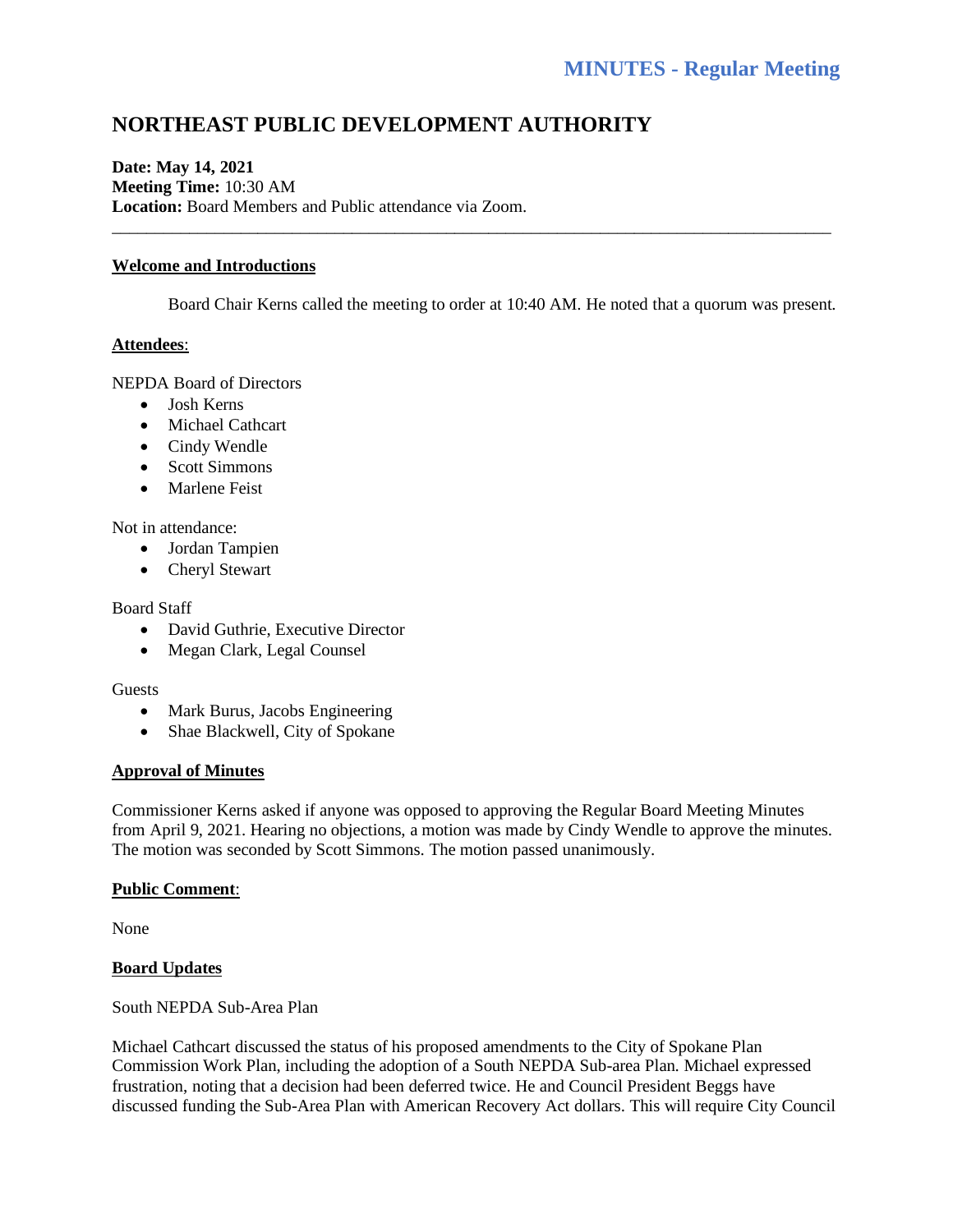support. Josh Kerns asked about the timing of receipt of ARP funds. Cindy Wendle noted that funding was expected shortly. Scott Simmons advised that funding is expected next week. Michael explained that he and the Executive Director have discussed preparing a list of NEPDA funding priorities. David Guthrie suggested funding for Wellesley Ave. is needed. Scott Simmons asked how much funding is required. Guthrie explained that at least \$700,000 is needed, which is about 20% of the total TIB grant we have prepared. If we submit an EDA grant, which is also nearly complete, we need 30%, or nearly \$1 million. We have a strong TIB application, but funding is limited this year. Guthrie noted that he has been advised by TIB that they will only award \$8 million to \$9 million for all of eastern Washington. We need \$3.4 million for Wellesley Ave. reconstruction, which is a very high percentage of total TIB dollars available for the region. TIB wants to spread the money around the region. Therefore, smaller grants are likely to be more competitive.

Cindy Wendle advised that matching funds for infrastructure will be difficult to obtain. Josh Kerns asked about the timing of grant awards after the City receives its allocation of relief dollars. Michael noted that we need to be proactive. There will be a lot of requests for funding. Scott Simmons asked the Executive Director to provide a list of funding priorities for board review and approval. Cindy said she would send an eight page funding summary, outlining allowable uses of grant funds. Commissioner Kerns noted that a lot of CARES Act funding has been allocated, and many pandemic related needs have been met through other agencies and funding sources. This should open up funding for additional needs, which align with NEPDA priorities.

Guthrie also noted that we need funding for a full NEPDA Sub-Area plan, not just the South NEPDA area. This is expected to cost about \$250,000. A full northeast Spokane Sub-Area Plan would provide a strategic plan for the NEPDA board, which is aligned with City and County planning, and which gives northeast residents a voice in the process. This is critical, given the high levels of mistrust many northeast residents have toward the City. We also need approximately \$200,000 to meet the local match requirement for a \$1 million RAISE planning grant. He noted that funding for a lobbyist to support NEPDA grant applications is also important. The RAISE planning grant will provide funding for engineering, design, right-of-way, environmental, geotech, cultural/social/economic analysis, for reconstruction of Wellesley, Freya, Myrtle, Rowan, Havana, and other roads in the NEPDA. If we can complete all planning, we are much closer to having "shovel ready" projects, which significantly increases the competitiveness of our infrastructure grant applications.

The Executive Director also advised that City Planning has recommended against CM Cathcart's proposed South NEPDA Sub-Area Plan. They site following reasons: 1) the City can't afford to convert (lose) any industrial zoned property, 2) residential uses may be allowed in Planned Industrial Zone (P.I.Zone) with a binding site plan or PUD, 3) Planning believes additional marketing is needed, and 4) Planning believes additional economic development is needed.

Mr. Guthrie responded by noting that the NEPDA has about 75 years of industrial land, the West Plains has 81 years. The idea we don't have sufficient industrial land in the City is not accurate. While a P.I. Zone may allow residential, the challenges in securing these entitlements are high, and unlikely to be approved by the City. Furthermore, there is a big difference between a legally permissible use, and land uses that are encouraged. Planning believes additional marketing is needed. Guthrie questioned how much money will need to be spent on marketing to overcome inadequate infrastructure, i.e. dirt roads? With respect to Item 4, Guthrie explained that the foundation of economic development are entitlements and infrastructure. He reminded the board that the City's 6-year Capital Plan does not include any funding to improve infrastructure in northeast Spokane.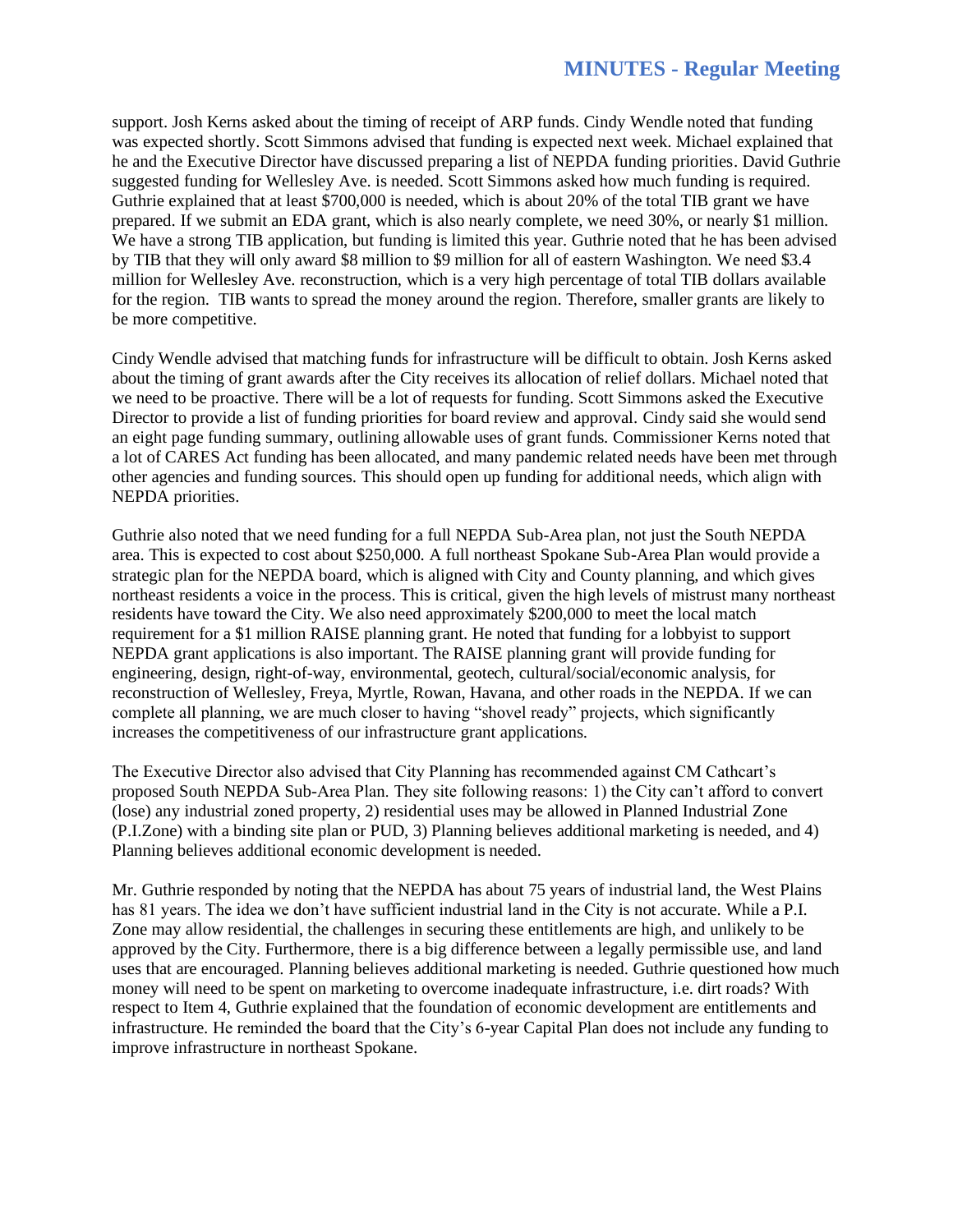## **Executive Director Updates**

- Entitlements, Funding, Right-of-Way
	- Mr. Guthrie explained that he met with Shauna Harshman, City Council Manager of Neighborhood Connectivity Initiatives and Transportation Benefit District Administrator; and, Erik Poulsen, Legislative Director with the City, on 5/11/2021. The purpose of the meeting was to discuss NEPDA priorities requiring City of Spokane support. The following items were discussed:
		- The need for a full NEPDA Sub-Area Plan was discussed. Shauna stated that the NEPDA has a sub-area plan, which is the 2017 NEPDA Master Plan. Guthrie advised that this is "not" a Sub-Area plan. It's also inadequate and flawed. The 2017 Master Plan considers a small portion of the current NEPDA. It does not consider downtown Hillyard, or land in the County. The Master Plan did not consider alternative zoning or land uses, or the potential economic, cultural or social impact of the NSC. The Plan did not engage the community in a visioning process to reimagine what downtown Hillyard should look like when the NSC opens. Finally, the Plan incorrectly focused on assembling many small parcels into larger "catalyst" sites. Guthrie explained that the NEPDA doesn't have the legal authority to condemn and aggregate property, nor does it have the capital to do so, and City has no political interest in condemning small parcels to make larger ones. If we can't aggregate parcels for political, legal and financial reasons, why is this premise the foundation of the 2017 Master Plan?
		- Ms. Harshman noted that Sub-Area plans are expensive. Guthrie estimated that we will need \$250,000, which should be available from Covid relief funding. The City is expected to receive ~\$80M, and the County ~\$100M. David Guthrie explained that a full Sub-area Plan aligns residents, City and County Planning, and NEPDA board. He also noted that infrastructure and other grant requests aligned with a Sub-Area plan are more competitive.
		- The need for local grant match funding is needed. Guthrie explained that a small PDA like the NEPDA, focused on revitalizing a disadvantaged community, typically doesn't have millions of dollars needed to fund the "local match" requirements for infrastructure grants to reconstruct roads. We need the City to change how it allocates capital, to prioritize investment in areas that have suffered from historical underinvestment. This includes revising the 6-Year CAP Plan scoring matrix to prioritize allocation of capital to disadvantaged census tracts.
		- The Executive Director explained that the right-of-ways in most of the City within the NEPDA are inadequate, and the NEPDA will need assistance from the City in acquiring right-of-way, i.e. to reconstruct roads to meet the City's Complete Street standards. To build out a grid network of paved roads connecting to the NSC requires right-of-way from hundreds of property owners. Funding to hire a right-of-way firm or consultant to assist the NEPDA is required.
		- Guthrie also noted that we could use help from a City lobbyist, or funding to support hiring our own lobbyist. This is required to increase the probability of infrastructure grant application approval. Ms. Harshman and Mr. Poulsen appeared receptive, and understood NEPDA priorities and concerns.
- Manufacturing Incentives
	- Mr. Guthrie noted that he and NEPDA legal counsel have discussed creating manufacturing incentives in the NEPDA, using a City of Arlington ordinance as a rough template. Megan Clark researched options available to the NEPDA board. She concluded that we could not create an incentive unique to the NEPDA, which did not also apply to all other PDA's or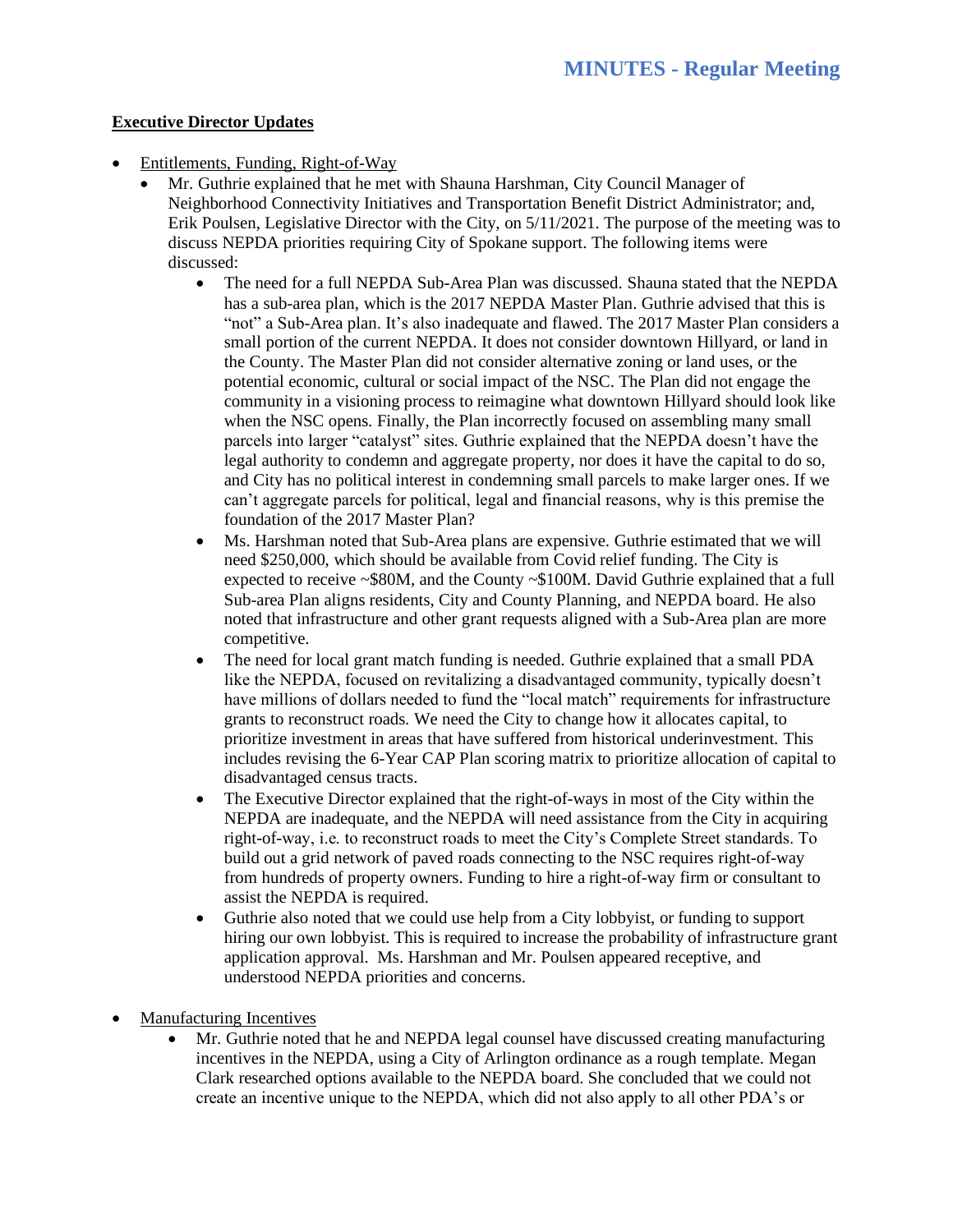industrial zoned land in the City. We were hoping to encourage additional development in the NEPDA, by offering unique incentives not offered elsewhere in the City. After researching this in detail, Ms. Clark has concluded a unique (NEPDA) incentive does not appear to be legally permissible.

- City of Spokane offsite infrastructure improvements
	- The Executive Director explained that he and Ms. Clark have discussed researching alternatives to financing public street improvements as a condition of building permit approval in the NEPDA. This is a significant barrier to development in northeast Spokane. According to City staff, the City council had adopted changes to the LID ordinance in the recent past, making LID approval more difficult. Ms. Clark's research did not find evidence of material changes by Council to the City LID ordinance. Guthrie explained that in lieu of paying for public roads as a condition of building permit, one option may be the use of a Local Improvement District (LID). The goal is to reduce the upfront cost to owners or developers considering building in the NEPDA, making the NEPDA more competitive. He explained that while LID's are not impossible, they are difficult to enact, time consuming, and expensive. Therefore, this does not appear to be a viable route to pay for offsite costs or to fund local match requirements in most situations.
- Wellesley Ave Reconstruction
	- EDA grant: The Executive Director explained that our EDA grant is on hold presently. The EDA states a "beneficiary" is required. A beneficiary is a large company that will "only" locate adjacent or near Wellesley Ave. if road reconstruction occurs. At this time, we (NEPDA) don't have a beneficiary. City staff suggested submitting the EDA grant without firm local match funding. If the EDA grant is awarded, then we should apply to the TIB for a grant, which can be used as the local match (for the EDA grant). Guthrie said he and the NEPDA transportation engineer spoke with the TIB, who said the EDA will NOT allow us to use a TIB grant for the local match
	- TIB Pavement Preservation Grant: Guthrie noted that the City believes this is a good option. TIB only requires a 20% local match (\$660,000), and 90%+ of the work required for TIB has been completed. The application is due in August. The NEPDA will submit a TIB grant application to reconstruct Wellesley. He also said that the probability of grant approval was low. The TIB only has \$8 million to \$9 million available for all of eastern Washington. The NEPDA request of \$3.3 million represents a very high percentage of the total funding available. TIB prefers to spread the money around, meaning a higher number of small grants.
- 3011 E Wellesley Foreclosure
	- The Executive Director advised the board that the NEPDA has been awarded a \$200,000 Ecology (IPG) grant, but the grant is in jeopardy because we don't have a viable path to property ownership. NEPDA legal counsel spoke with a City attorney, who said they are not interested in foreclosing. The matter will be complex and expensive, due to the property owners pending criminal legal proceedings. The City lien amount is approximately \$500K, and there are additional judgements (liens) on the property of approximately \$300K. Michael Cathcart expressed frustration at the City's unwillingness to foreclose on its lien, and said he would follow up with City staff.
	- American Recovery Act
		- The Executive Director explained that the NEPDA had worked closely with City to submit our infrastructure priorities, including reconstruction of Freya, Myrtle, Rowan and Wellesley. On 4/27/2021, Guthrie spoke to Patrick Bell at Cathy McMorris Rodgers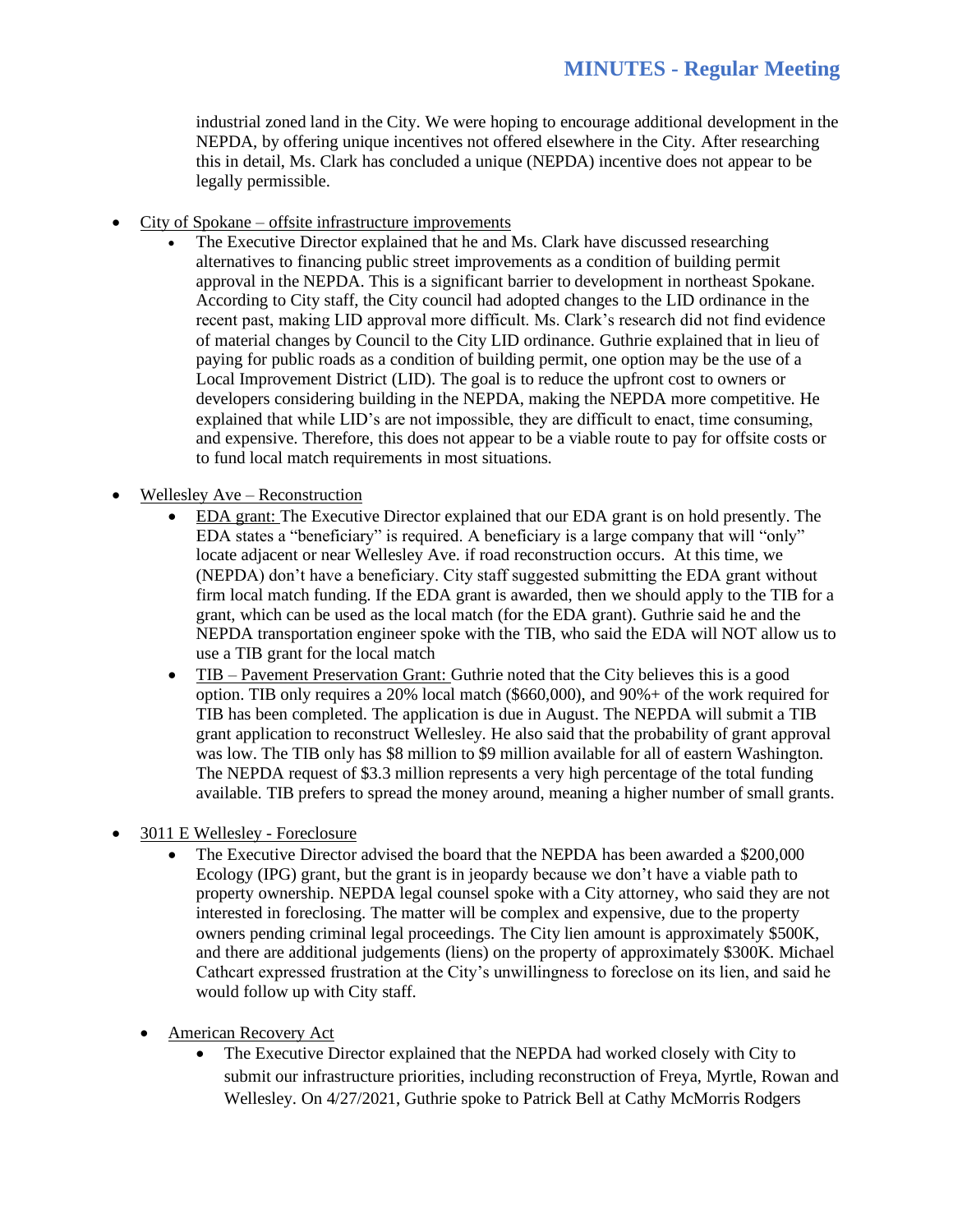(CMR) office, who said the NEPDA priorities had been "pulled" from the submittal (House earmark priorities). Guthrie reminded the board that earmarks provide 100% funding, with no local match requirement. Patrick Bell said our priorities were pulled because of incomplete applications, which did not meet House requirements. Apparently, only projects on WSDOT's STIP list could be included. According to the City, the WSDOT STIP requirement for submittal to the House was not fully understood/explained ahead of time. Guthrie explained that CM Cathcart and the NEPDA were successful in adding Wellesley Ave. to the list of funding priorities. On 4/30/2021, Patrick Bell, District Director, Deputy Chief of Staff for Congresswoman Cathy McMorris Rodgers, stated: *Community Project Funding requests have been submitted to the appropriate House committees: City of Spokane Northeast Infrastructure Wellesley-Freya to Havana*. On 5/5/2021, Mr. Guthrie asked CMR's office about the "probability" of funding approval. Patrick Bell responded: *I consulted with our Legislative Director on your questions. Here are our thoughts:* 

- *Timing is subject to the Democratic Majorities in both Chambers moving the bill. We have heard that the Majority in the House wants to pass the bill by 4th of July. If that timing holds, the bill could go to the Senate, and likely be acted on sometime in late summer or early fall.*
- *Probability of approval is very difficult to estimate, but given recent legislative history – expectations are low at the moment. Fair to say for now, it's future is uncertain – even though there is bipartisan interest in infrastructure proposals.*
- Due to the uncertainty of Federal funding, we (NEPDA) will proceed with a TIB grant application to reconstruct E. Wellesley Avenue.
- Guthrie said that in his opinion, the City's failure to understand all US House grant requirements is the single greatest missed opportunity in Hillyard's history.
- RAISE (Rebuilding American Infrastructure with Sustainability and Equity) Grant
	- Guthrie advised the board that he is preparing to submit a RAISE planning grant. The deadline for submittal is July 12, 2021, which leaves very little time for grant preparation.
	- The purpose of the grant application is to secure up to \$1 million in funding for road design and related work. Our objective is to do all work needed to create "shovel ready" projects, including:
		- 25% ROW design for Freya, Myrtle, Rowan and Havana, and potentially additional County Roads (TBD). Pending Meeting with County to evaluate infrastructure funding priorities
		- Affected property owner exhibits
		- Drone survey and base mapping
		- ROW acquisition estimates
		- Construction cost estimates
		- Planning level look at environmental conditions, including probable required Environmental Impact Assessments (EA)
		- Geotechnical analysis, Archeology
		- Economic benefit (Economic Impact Assessment)
		- Historical/Cultural/Social analysis
		- Grant Application development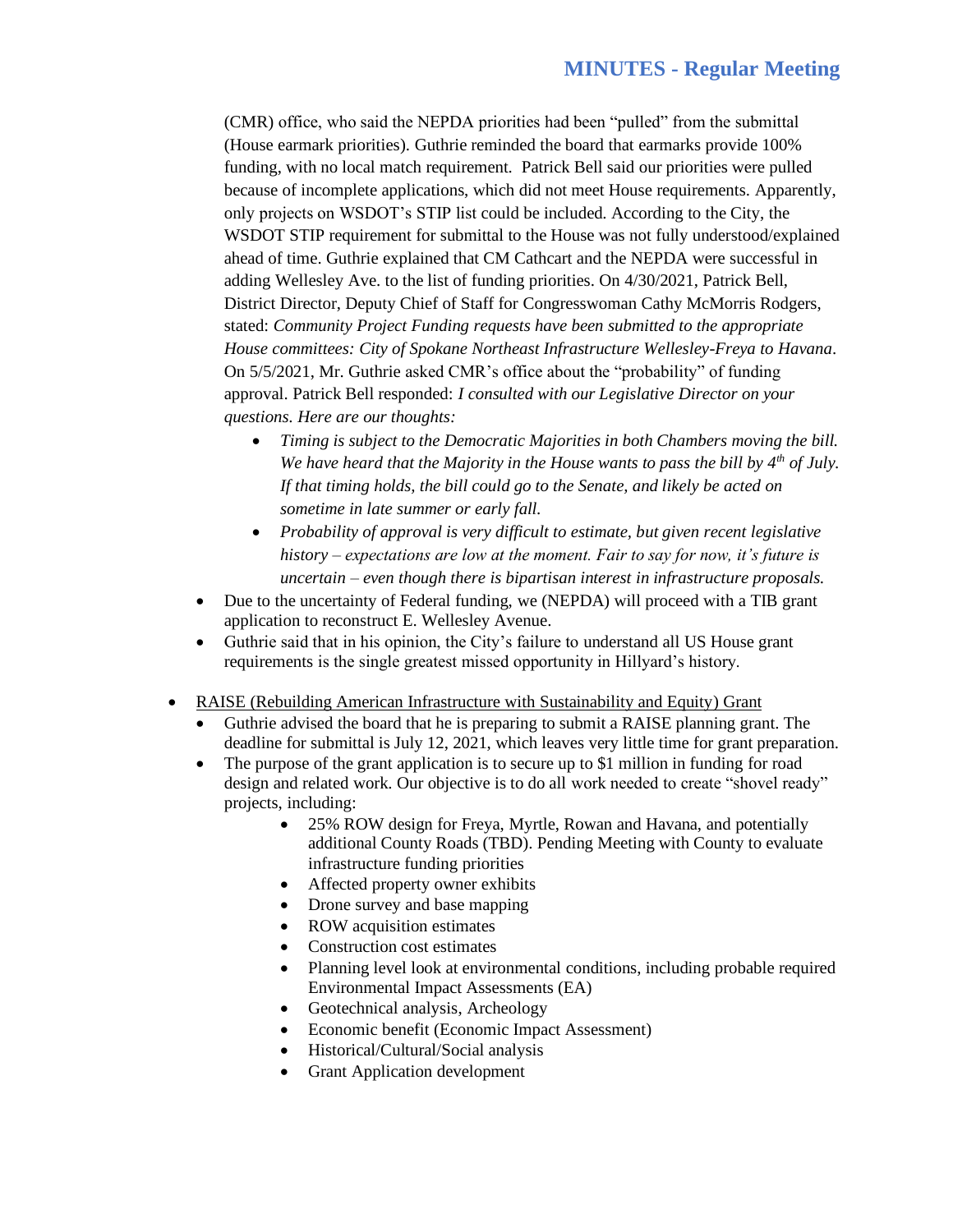- Federal Legislation
	- The Executive Director briefly discussed the need to reduce or eliminate the local match requirement for infrastructure grants in disadvantaged census tracts. This is a major barrier for a small PDA, which doesn't have a lot of capital. The Executive Director will work with State Senator's to introduce legislation.
- Hillyard Merchants Association Grant funding
	- David Guthrie informed the board that our grant application to Innovia was denied. This grant application was to secure funding to support the Hillyard Merchants Association.
- City of Spokane Traffic Impact Fees
	- Mr. Guthrie explained that \$1 million was set aside by the prior Administration for Traffic Impact Fee waivers, i.e. as an incentive to new development. Incentives were awarded on a first come first serve basis. In 2020, City Legal determined the waiver of fees was "arbitrary" and should be revised. Council passed a Traffic Impact Fee waiver moratorium as a result.
	- Todd Coleman and David Guthrie discussed this situation with Council President Breean Beggs, and created a Matrix for determining fees (waived). City Planning recommended against using a matrix. Instead, City Planning recommended allocating the Traffic Impact Fees to the PDA's, to be used for economic development. Guthrie advised Breean Beggs that he felt the NEPDA would support an allocation of the fees to the NEPDA, in lieu of Traffic Impact Fee waivers (as incentives). Todd Coleman was prepared to recommend that S3R3 agreed to the same. Mr. Guthrie didn't think that any of the \$1 million has been allocated (prior to the moratorium). Therefore, the NEPDA could receive ~\$500K, which would provide significant working capital to facilitate economic development.
	- Scott Simmons commented that he attended the S3R3 board meeting the day before. Todd Coleman and Breean Beggs had explained the traffic impact fee waiver plan to their board. According to Breean, the City will use the traffic impact fee waiver "matrix." The Executive Director was surprised by this decision. He noted that when he last spoke with Breean, it appeared that the City was in favor of allocating funds directly to the PDA. He said he would follow up on this with Council President Beggs.
- Tax Increment Financing (TIF)
	- Mr. Guthrie noted that TIF legislation had passed by the legislature. According to Gary Ballew at GSI, *"since declaring a TIF district requires positive action by the local government it will not supersede the revenue agreement*." Therefore, no board action is needed. We will review the final TIF legislation when available.
- Esmeralda Commerce Park Development Agreement
	- The Executive Director explained that it may be possible for the board to reallocate a portion of the \$1.25M previously earmarked for Esmeralda Commerce Park infrastructure reimbursement. This is dependent upon the City and the developer successfully amending the current Development Agreement. To date, the developer has been unresponsive. If the developer fails to construct Phase 1 of the Esmeralda Commerce Park by 12/31/2021, the agreement will be terminated. In this event, the full \$1.25M becomes available for use by the NEPDA for economic development. If the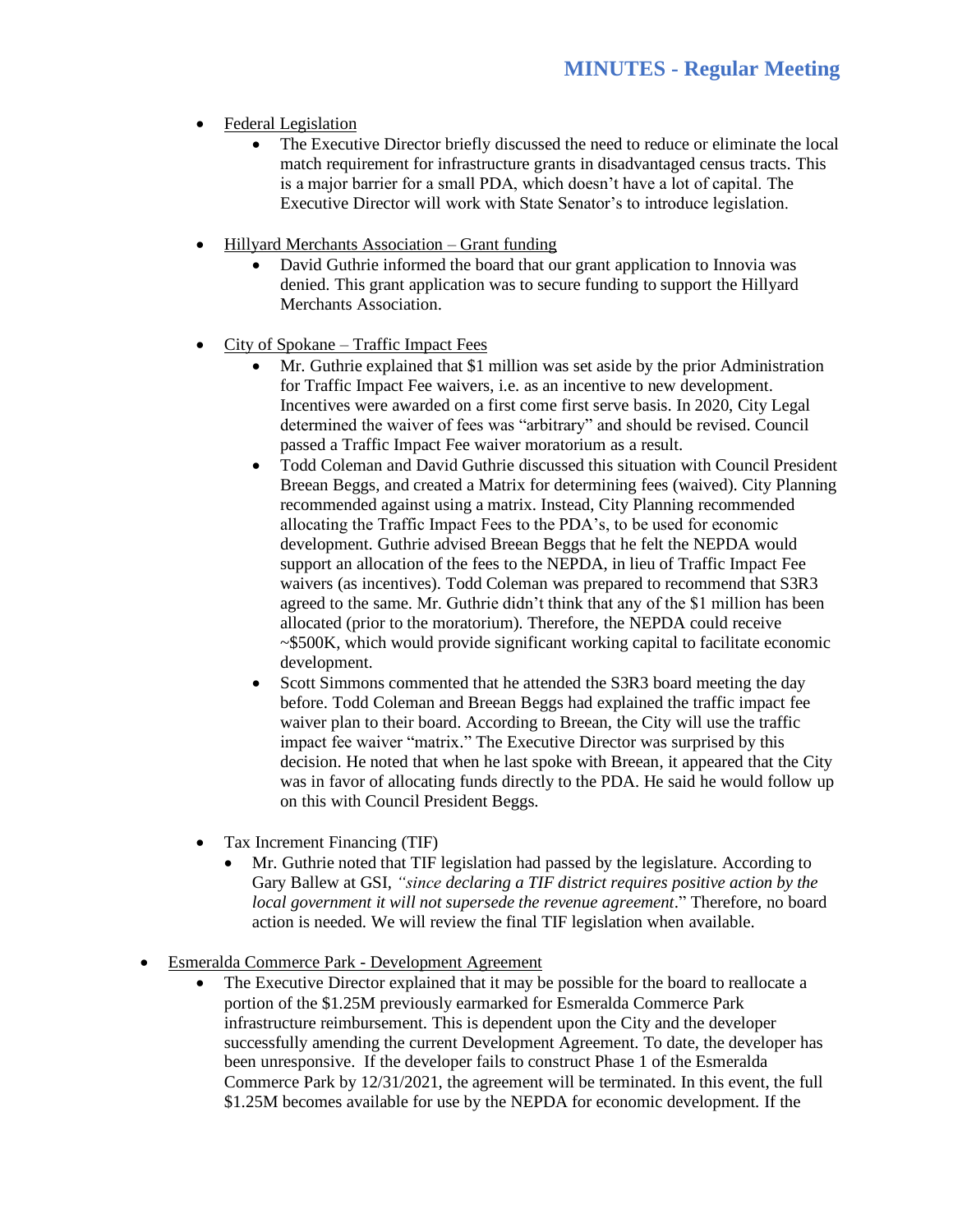developer agrees to the terms of the proposed Development Agreement Amendment, the NEPDA will consider using some or all of the \$1.25 million for other economic development related investments.

- **Marcom** 
	- David Guthrie advised the board that our website is functioning well, but we are updating the webmap functionality. He noted that he is securing proposals to ramp up our marketing efforts. We will need to budget for website and marketing support services. Guthrie hopes to secure an agreement from a local marketing agency to support NEPDA at a cost not to exceed \$2,000 per month.
	- Make It Spokane (NEPDA)
		- Guthrie noted that Make It Spokane (MIS) is focused on brand awareness and outbound marketing (B2B) outside the region. This will include:
			- Electronic version of NEPDA trifold brochure
			- Collateral materials to mail to interested parties, e.g. pens, pads, cups, etc.
			- Build out email lists (to *capture the right contacts*)
				- We will purchase lists and or sub-out to a lead generation company.
				- Consider utilizing a service (Zoom) which will help provide the contacts needed to do outreach by phone or personal email.
				- Leverage other community resources to drive traffic to MIS, e.g. City and County of Spokane websites, City TV channel highlighting northeast businesses.
		- Outbound marketing vs. nurturing campaign.
			- *Outbound email marketing would be very different than a nurturing campaign*.
				- Nurture: We would use automation to nurture leads that are already showing (inbound) interest by opting into an email list when on the web site or some other digital tactic.
				- We will evaluate tactics to cause prospects to opt-in, e.g. Seminars and webinars connect with prospects.
				- Focus on building relationships with real estate and business brokers in eastern and western Washington.
				- Utilize CRM for email, drip, transformational stories, lead generation, and referrals.

**Goals:** Focusing on businesses outside the region, increase awareness of Spokane, and specifically northeast Spokane. Rapidly grow email contact list. Commence outbound marketing, lead generation, followed by a nurturing campaign. Highlight transformational stories of successful northeast businesses. Provide brokers with frequently updated real estate opportunities. Be the one stop resource to assist business relocation to northeast Spokane.

- Spokane Made (Hillyard Merchants Association)
	- Spokane Made (SM) is focused on brand awareness and outbound marketing (B2B and B2C) inside the region.
		- The opportunity for awareness of B2C might be bigger than B2B. Tactics include:
			- Billboards 2 to 4 sites, 6-12 months, refresh
			- Direct Mailers to neighborhood with unique offers (discounts) to consumers in NE.